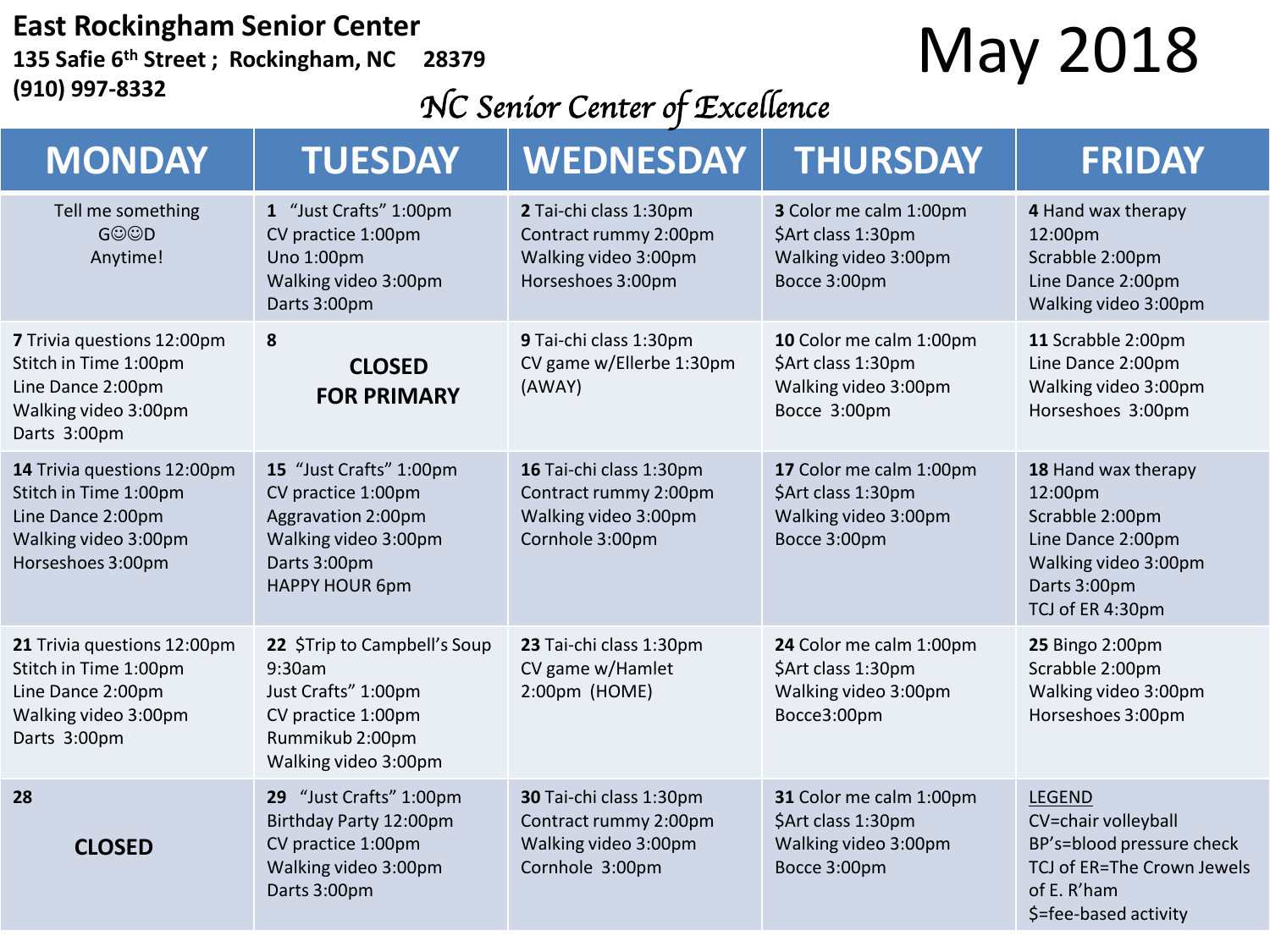### Ellerbe Senior Center<br>306 Millstone Road, Ellerbe, NC 28338 910-652-6006

## May 2018

| <b>Monday</b>                                                    | <b>Tuesday</b>                       | Wednesday                                                                     | <b>Thursday</b>                                      | <b>Friday</b>                                              |
|------------------------------------------------------------------|--------------------------------------|-------------------------------------------------------------------------------|------------------------------------------------------|------------------------------------------------------------|
|                                                                  | $\mathbf{1}$<br>\$ Art Class 12:15pm | $\overline{2}$<br><b>Volleyball Practice</b><br>10:00am                       | 3<br>Coffee with Sandy<br>Bingo 12:15pm              | $\overline{\mathbf{4}}$<br>Contract Rummy 12:15pm          |
| $\overline{\mathbf{z}}$<br>Bingo 12:15pm<br>Richmond Co. Hospice | 8<br>\$ Art Class 12:15pm            | 9<br><b>Volleyball Practice</b><br>10:00am<br>Volleyball Game 2:00pm@<br>Home | 10<br>Bingo 12:15pm with<br><b>Liberty Hospice</b>   | 11<br>Aggravation 12:15pm                                  |
| 14<br>Bingo 12:15pm with<br><b>Richmond Pines</b>                | 15<br>\$ Art Class 12:15pm           | 16<br><b>Volleyball Game V/S</b><br>Hamlet @ 2:00pm Away                      | 17<br>Bingo 12:15pm with<br><b>Community Hospice</b> | 18<br>Dominos 12:15pm                                      |
| 21<br>Bingo 12:15pm                                              | 22<br>\$ Art Class 12:15pm           | 23<br>\$ Pamper Day                                                           | 24<br><b>Bingo 12:15pm</b>                           | 25<br>Scrabble 12:15pm                                     |
| 28<br><b>Closed</b>                                              | 29<br>\$ Art Class 12:15pm           | 30<br><b>Volleyball Practice</b><br>10:00am                                   | 31<br>Bingo 12:15pm                                  | Legend: $\acute{\mathsf{s}}$ = Fee for<br>program/activity |